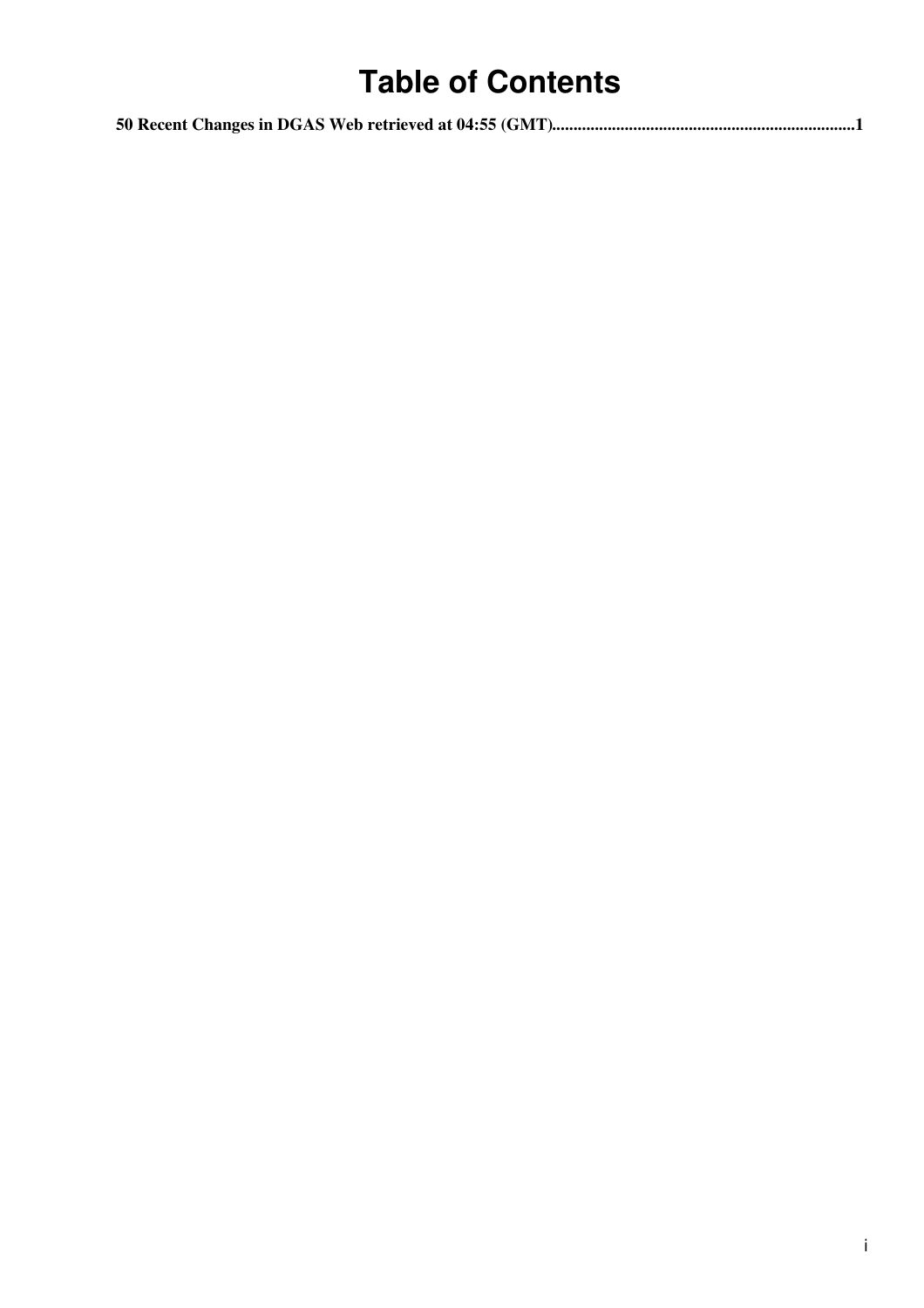## <span id="page-1-0"></span>**50 Recent Changes in DGAS Web retrieved at 04:55 (GMT)**

#### **[VoList](https://wiki-igi.cnaf.infn.it/twiki/bin/view/DGAS/VoList)**

[EnricoFattibene](https://wiki-igi.cnaf.infn.it/twiki/bin/view/Main/EnricoFattibene) NEW - [2014-04-29 - 12:49](https://wiki-igi.cnaf.infn.it/twiki/bin/rdiff/DGAS/VoList) 

Questa è la lista delle VO i cui dati vengono mandati dall`HLR di secondo livello al repository APEL. EnricoFattibene 2014 04 29 **[WebHome](https://wiki-igi.cnaf.infn.it/twiki/bin/view/DGAS/WebHome)**

[EnricoFattibene](https://wiki-igi.cnaf.infn.it/twiki/bin/view/Main/EnricoFattibene) r12 - [2014-04-29 - 12:45](https://wiki-igi.cnaf.infn.it/twiki/bin/rdiff/DGAS/WebHome)

DGAS Tests TestAMQ SecondLevelSupport StorageAccounting HlrDeployment LocalJobs VoList **[VOList](https://wiki-igi.cnaf.infn.it/twiki/bin/view/DGAS/VOList)**

[EnricoFattibene](https://wiki-igi.cnaf.infn.it/twiki/bin/view/Main/EnricoFattibene) NEW - [2014-04-29 - 12:41](https://wiki-igi.cnaf.infn.it/twiki/bin/rdiff/DGAS/VOList) 

test EnricoFattibene 2014 04 29 **[HlrDeployment](https://wiki-igi.cnaf.infn.it/twiki/bin/view/DGAS/HlrDeployment)** [AndreaCristofori](https://wiki-igi.cnaf.infn.it/twiki/bin/view/Main/AndreaCristofori) r17 - [2013-09-03 - 12:36](https://wiki-igi.cnaf.infn.it/twiki/bin/rdiff/DGAS/HlrDeployment)

HLR Deployment Proposta Il piano di dispiegamento dei nuovi server HLR prevede di: Aggregare in un HLR singolo le istanze HLR che ricevono I dati dai siti:...

**[LocalJobs](https://wiki-igi.cnaf.infn.it/twiki/bin/view/DGAS/LocalJobs)** [EnricoFattibene](https://wiki-igi.cnaf.infn.it/twiki/bin/view/Main/EnricoFattibene) r7 - [2012-04-12 - 13:57](https://wiki-igi.cnaf.infn.it/twiki/bin/rdiff/DGAS/LocalJobs) 

Accounting dei job locali in IGI Questa pagina e` rivolta agli amministratori dei siti di IGI ed ha lo scopo di documentare la procedura da seguire per accountare...

**[StorageAccounting](https://wiki-igi.cnaf.infn.it/twiki/bin/view/DGAS/StorageAccounting)** [EnricoFattibene](https://wiki-igi.cnaf.infn.it/twiki/bin/view/Main/EnricoFattibene) r11 - [2011-07-15 - 09:10](https://wiki-igi.cnaf.infn.it/twiki/bin/rdiff/DGAS/StorageAccounting)

Storage accounting The following page contains the results of the Storage Accounting activity in progress at INFN CNAF. This activity started at the beginning of March...

**[WebPreferences](https://wiki-igi.cnaf.infn.it/twiki/bin/view/DGAS/WebPreferences)** [TWikiAdminUser](https://wiki-igi.cnaf.infn.it/twiki/bin/view/Main/TWikiAdminUser) r13 - [2011-07-07 - 14:14](https://wiki-igi.cnaf.infn.it/twiki/bin/rdiff/DGAS/WebPreferences)

DGAS Web Preferences The following settings are web preferences of the DGAS web. These preferences overwrite the site level preferences in . and...

**[SecondLevelSupport](https://wiki-igi.cnaf.infn.it/twiki/bin/view/DGAS/SecondLevelSupport)** [EnricoFattibene](https://wiki-igi.cnaf.infn.it/twiki/bin/view/Main/EnricoFattibene) r2 - [2011-07-07 - 10:46](https://wiki-igi.cnaf.infn.it/twiki/bin/rdiff/DGAS/SecondLevelSupport) 

Supporto di secondo livello per DGAS La seguente pagina contiene appunti su problemi relativi a DGAS. Per ogni caso e` riportato il tipo di problema, quando e dove... **[WebStatistics](https://wiki-igi.cnaf.infn.it/twiki/bin/view/DGAS/WebStatistics) [TWikiGuest](https://wiki-igi.cnaf.infn.it/twiki/bin/view/Main/TWikiGuest)** r97 - [2011-07-07 - 03:24](https://wiki-igi.cnaf.infn.it/twiki/bin/rdiff/DGAS/WebStatistics)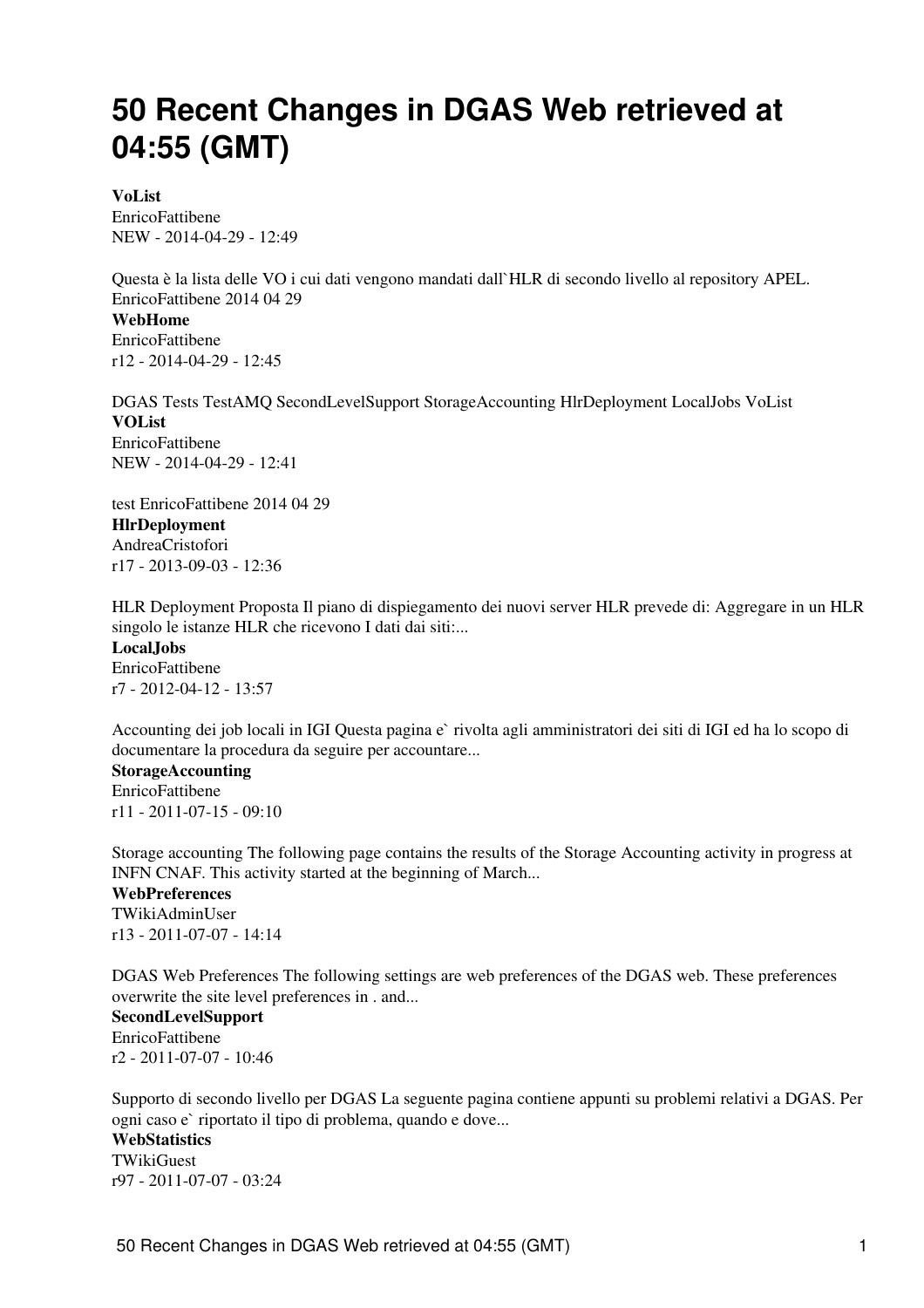#### WebChanges < DGAS < TWiki

Statistics for DGAS Web Month: Topic views: Topic saves: File uploads: Most popular topic views: Top contributors for topic save and...

**[TestAMQ](https://wiki-igi.cnaf.infn.it/twiki/bin/view/DGAS/TestAMQ)** [EnricoFattibene](https://wiki-igi.cnaf.infn.it/twiki/bin/view/Main/EnricoFattibene) r14 - [2010-11-16 - 14:18](https://wiki-igi.cnaf.infn.it/twiki/bin/rdiff/DGAS/TestAMQ)

Test sul trasporto dati di DGAS tramite Active MQ L`installazione del testbed, la configurazione e i test sono stati effettuati seguendo il piano di test proposto... **[WebTopMenu](https://wiki-igi.cnaf.infn.it/twiki/bin/view/DGAS/WebTopMenu)** [TWikiContributor](https://wiki-igi.cnaf.infn.it/twiki/bin/view/Main/TWikiContributor) NEW - [2010-05-21 - 06:22](https://wiki-igi.cnaf.infn.it/twiki/bin/rdiff/DGAS/WebTopMenu) 

Top Menu of DGAS Web This topic defines the menu structure of the DGAS web, used by the TopMenuSkin. 1 Web` Create New Topic... **[WebTopicCreator](https://wiki-igi.cnaf.infn.it/twiki/bin/view/DGAS/WebTopicCreator)** [TWikiContributor](https://wiki-igi.cnaf.infn.it/twiki/bin/view/Main/TWikiContributor) NEW - [2006-02-01 - 12:01](https://wiki-igi.cnaf.infn.it/twiki/bin/rdiff/DGAS/WebTopicCreator) 

**[WebAtom](https://wiki-igi.cnaf.infn.it/twiki/bin/view/DGAS/WebAtom)** [TWikiContributor](https://wiki-igi.cnaf.infn.it/twiki/bin/view/Main/TWikiContributor) r2 - [2006-01-24 - 06:07](https://wiki-igi.cnaf.infn.it/twiki/bin/rdiff/DGAS/WebAtom) 

TWiki`s DGAS web The 1 web of TWiki. TWiki is a Web Based Collaboration Platform for the Enterprise. **[WebCreateNewTopic](https://wiki-igi.cnaf.infn.it/twiki/bin/view/DGAS/WebCreateNewTopic)** [TWikiContributor](https://wiki-igi.cnaf.infn.it/twiki/bin/view/Main/TWikiContributor) NEW - [2005-11-08 - 06:37](https://wiki-igi.cnaf.infn.it/twiki/bin/rdiff/DGAS/WebCreateNewTopic) 

**WebChanges** [TWikiContributor](https://wiki-igi.cnaf.infn.it/twiki/bin/view/Main/TWikiContributor) r2 - [2005-03-28 - 09:40](https://wiki-igi.cnaf.infn.it/twiki/bin/rdiff/DGAS/WebChanges) 

### **[WebIndex](https://wiki-igi.cnaf.infn.it/twiki/bin/view/DGAS/WebIndex)**

[TWikiContributor](https://wiki-igi.cnaf.infn.it/twiki/bin/view/Main/TWikiContributor) r3 - [2005-03-28 - 09:40](https://wiki-igi.cnaf.infn.it/twiki/bin/rdiff/DGAS/WebIndex) 

See also the faster 1 **[WebLeftBar](https://wiki-igi.cnaf.infn.it/twiki/bin/view/DGAS/WebLeftBar)** [TWikiContributor](https://wiki-igi.cnaf.infn.it/twiki/bin/view/Main/TWikiContributor) r3 - [2005-03-28 - 09:40](https://wiki-igi.cnaf.infn.it/twiki/bin/rdiff/DGAS/WebLeftBar) 

1 Web Create New Topic Index Search Changes Notifications Statistics Preferences **[WebNotify](https://wiki-igi.cnaf.infn.it/twiki/bin/view/DGAS/WebNotify)** [TWikiContributor](https://wiki-igi.cnaf.infn.it/twiki/bin/view/Main/TWikiContributor) r5 - [2005-03-28 - 09:40](https://wiki-igi.cnaf.infn.it/twiki/bin/rdiff/DGAS/WebNotify) 

This is a subscription service to be automatically notified by e mail when topics change in this 1 web. This is a convenient service, so you do not have to come... **[WebRss](https://wiki-igi.cnaf.infn.it/twiki/bin/view/DGAS/WebRss)** [TWikiContributor](https://wiki-igi.cnaf.infn.it/twiki/bin/view/Main/TWikiContributor) r4 - [2005-03-28 - 09:40](https://wiki-igi.cnaf.infn.it/twiki/bin/rdiff/DGAS/WebRss) 

/DGAS The 1 web of TWiki. TWiki is a Web Based Collaboration Platform for the Enterprise. **[WebSearch](https://wiki-igi.cnaf.infn.it/twiki/bin/view/DGAS/WebSearch)** [TWikiContributor](https://wiki-igi.cnaf.infn.it/twiki/bin/view/Main/TWikiContributor)